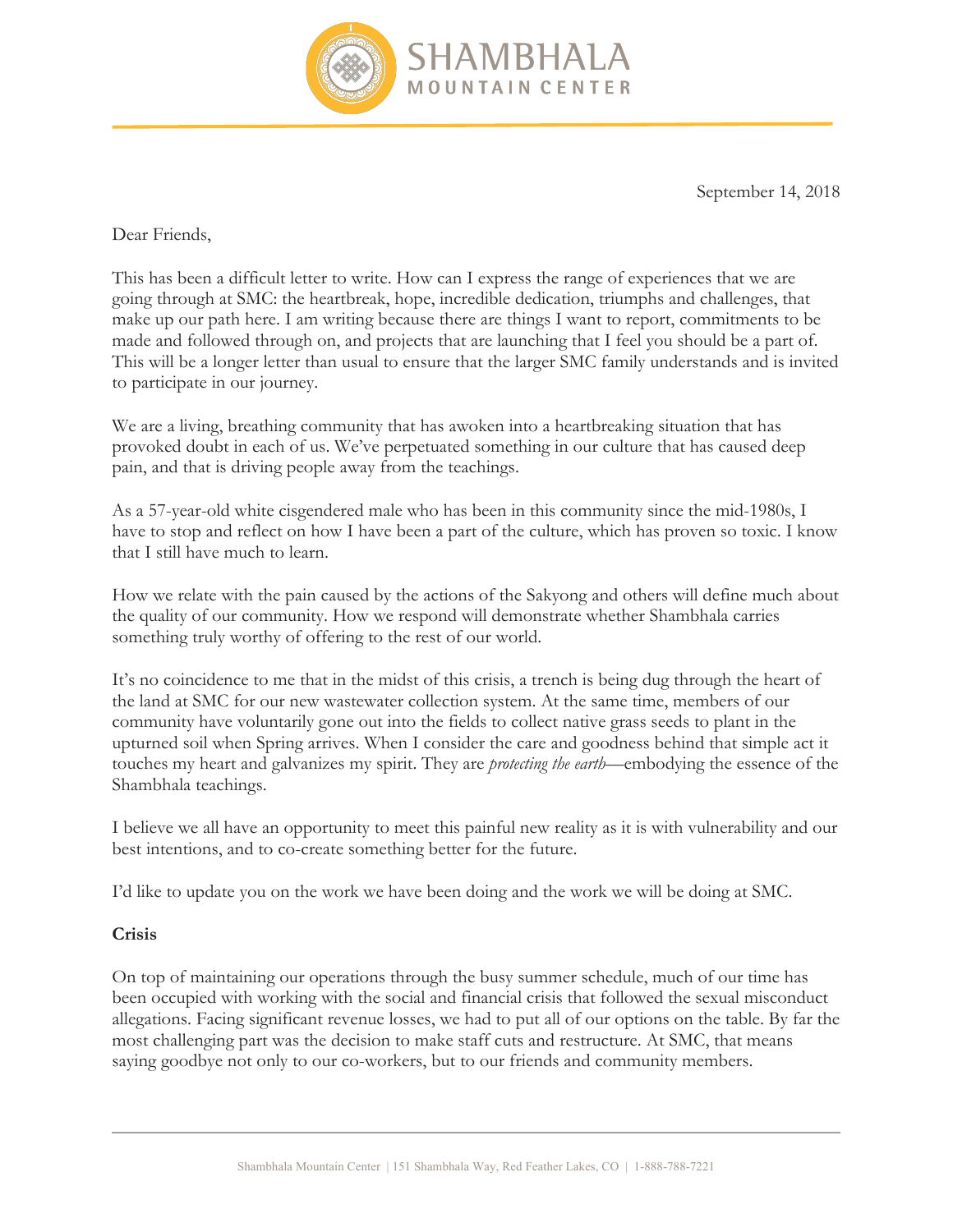

I'm proud of the way our team brought strategic, heartfelt, and creative thinking to the fore as we faced hard deadlines and critical decisions. SMC still needs a strong fundraising season this winter but we overcame a projected deficit of many hundreds of thousands of dollars and are now on sufficiently stable ground to fulfill our commitment with the wastewater collection system. This wouldn't have been possible without the generosity of this community, and frankly, some good fortune.

## **Follow Up On Commitments**

In our previous email from the SMC community we made a set of commitments and stated that we would find ways of making SMC more available to you. I want to share our progress so far, and also invite your input as members of the extended SMC sangha.

We committed to stand by the women who come forward. This means extending friendship and support where personal connections exist, and being clear through word and deed that we support a full investigation of any allegations. I understand that people care deeply about SMC and wish to protect it, perhaps leading them to hesitate in coming forward. If someone experienced any form of sexual harm at SMC or anywhere in Shambhala, please make a report to An Olive Branch and Wickwire Holm. We want and need the truth and we appreciate and honor the generosity and bravery of that act. To make a report, email An Olive Branch at: *ListeningPost@an-olive*branch.org and contact Selina Bath at Wickwire Holm, she can be reached at (902) 482-7030 andsbath@wickwireholm.com.

We also committed to doing what is right, despite any financial implications that may entail. That means owning what's happened and meeting it head on, notifying all presenters, participants and volunteers coming to the land of the situation and providing them with all of the details, as we have done. It also means developing and instituting the policies, procedures, staff training and programming described elsewhere in this letter, and holding everyone on the land to these standards.

We also committed to transparency. I want to acknowledge that we're aware of a recent anonymous allegation of sexual misconduct involving teenage girls which cited SMC as its location in 2004. We will do all we can to support an investigation of this allegation. I want to again stress that anyone who has information about any incident that may have occurred at SMC shares that with An Olive Branch and Wickwire Holm so that the truth can be known.

## **Policy Revision**

Frankly, our conduct policies at SMC have been inadequate and insufficiently disseminated. We're in the process of a complete policy and procedure overhaul that will be implemented by the end of the year. Policies we're working on or revising include Anti-Discrimination, Anti-Harassment, Gender Equity, Sexual Misconduct and Relationship Violence, Child Protection, ADA, Drug & Alcohol, Presenter Code of Conduct, Program Staff Code of Conduct, Family Code of Conduct, and the Grievance Policy and Procedure and Staff Training Plan.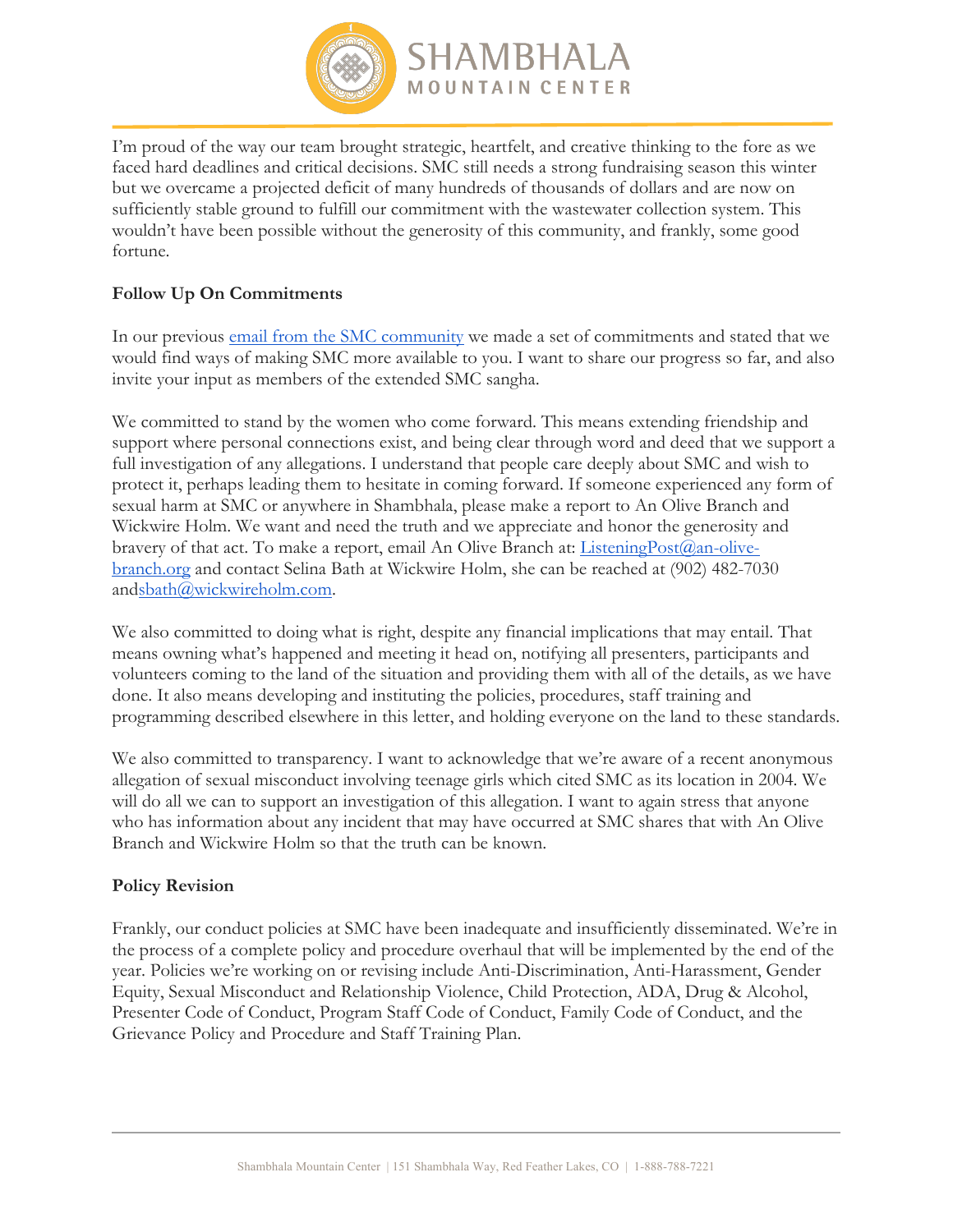

# **Social Impact Programming**

For many years it's been clear there is work we need to do to create and honor diversity at SMC. The question is how to make this stream of programming financially feasible given the constant cash needs at SMC, and how to integrate and honor a Shambhala view in this work. We're taking a leap in 2019, creating a curriculum of trainings that will be offered to our staff and the Shambhala community at minimal cost to nurture awareness and intelligence in relating to key social issues. Topics we will focus on include sexuality, gender, allyship, and racism. We look forward to sharing all the details with you later this year.

### **Scholarship Program**

In the wake of the allegations against the Sakyong we lost a major grant funder that served as our primary scholarship source. We're now determined to create an in-house scholarship program at SMC. In 2019, we plan to award \$100,000 of targeted scholarships. There is still data collection and critical analysis to be done about who we have been serving, who we haven't, who we would like to serve, and why. There is also critical thinking needed regarding how SMC can serve key communities to maximize societal impact, what natural alliances we have formed, and where we can plug in to existing initiatives in the larger Colorado community.

### **Getaways**

I know that it's not inexpensive for the Shambhala Community to visit SMC, spend a weekend and simply experience this place as 'home': a place for resting, rejuvenating and reconnecting. We feel that such getaways are a key aspect of what SMC offers to this community. Despite our financial challenges, we are offering 75% off on getaways through this year. I believe it is a critical time for us to be together. If you consider yourself a member of this community, this discount applies to you.

Use discount code SANGHA75 when registering for a getaway.

## **Wastewater Collection System**

I am relieved to share that work has begun on the wastewater collection system and the project is moving forward as planned. On August 22, Lama Pegyal came to the land to lead a puja that is traditionally performed whenever ground is broken for construction at a monastery. Workers have been locating and marking all the underground utilities on the land where the trench will be dug, and spot-drilling to test the granite for blasting. Digging will begin this week. We're on budget with the original estimate.

## **Forestry Project**

In partnership with the Fort Collins Conservation District, the National Resources Conservation Service, and with over \$300,000 in grant funding we have also begun a substantial forestry restoration project. Over the last 150 years human influence has changed the composition of forests in Colorado, making them more uniform and dense and therefore decreasing biodiversity and